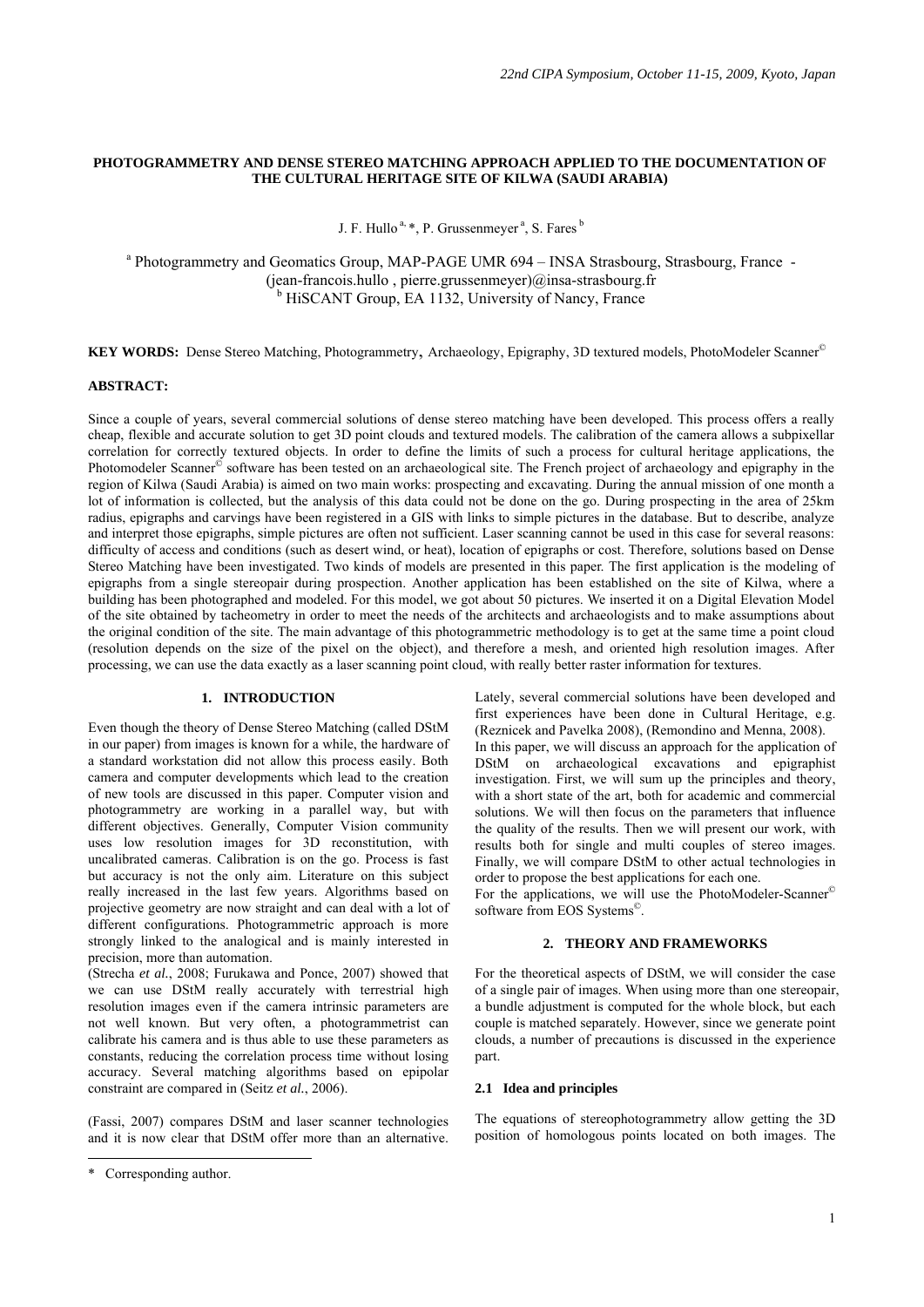main idea is: "For each pixel in a reference image, find the homologous position in the other one." The first idea, the simplest, would be to take the intensity value of one pixel in an image, and to locate in the other one a pixel with the same value. Firstly, we are here in a typical *ill-posed* problem: the solution may not be unique (the ambiguity is caused by several pixels with the same value), may not exist (because of noise), and/or be unstable (because of changing radiometry). Secondly, with high resolution images, a raw matching creates a *combinational* explosion. So, to deal with those two problems, we have to use constraints (Tikhonov, 1963). Kasser and Egels (2001) detail two constraints.

A first constraint consists in rethinking the matching tool. In order to decrease the ambiguity, we consider the neighborhood of the pixel. Thus, we do not work with a single value but with a vector including the values of the pixels located in the matching region. Moreover, the non-existence of the solution implied by the noise has to be considered. We use a correlation score to describe the similarity. The correlation score is usually computed with the scalar product of the two vectors. Finally, we normalize the cross-correlation in order to take into account a global radiometry variation. Now the problem can be considered as a *well-posed* one, since existence, uniqueness and stability have been improved.

The cross correlation is defined by the ratio of the covariance of the two vectors and the products of their standard deviation. Consequently, 1 is the perfect correlation factor.

$$
C((i_1, j_1), (i_2, j_2)) = \frac{\overline{V_1}(i_1, j_1).\overline{V_2}(i_2, j_2) - \mu_1, \mu_2}{\sigma_1, \sigma_2} \tag{1}
$$

where  $C((i_1,j_1),(i_2,j_2))$  = correlation score

 $V_n(i_n,j_n)$  = neighbourhood intensity value vector  $\mu_n$  = average of  $V_n$  $\sigma_n$  = standard deviation of V<sub>n</sub>



Fig. 1. Subpixellar  $\binom{1}{3}$  pixel interval) matching computation

In order to counter the combinational explosion, we have to use a constraint that reduces the number of matching combinations. Epipolar geometry offers one. For each point observed in one image, the same point must be observed in the other image on a known epipolar line. Consequently, the search interval is along a line in the image plane. But this interval can be reduced again; if we have information about the global shape of the object, and define a min/max distance to a medium plane or surface model, the interval has min/max values on the epipolar line. So the problem has become a one dimensional one.

Epipolar geometry can be determined by two approaches from photogrammetry or computer vision. In the first, the position of the two epipoles (projection of the centre of projection of one

image in the other) can be computed since the relative orientation is known.



Fig. 2. Epipolar geometry and linear constraint

To solve the epipolar geometry in Computer Vision, a fundamental matrix is used (Hartley and Zisserman 2004). Once epipolar geometry is known, correlation can be done. In order to get aligned and parallel epipolar lines, we apply an epipolar rectification. Rectification determines a transformation of each image plane, such that pairs of conjugate epipolar lines become collinear and parallel to one of the image axes. Two virtual sensors are created, and the matching process is applied to those two new images.



Fig. 3. : Epipolar rectification



Fig. 4. General Dense Stereo Matching framework

### **2.2 Parameters' influence**

Since real cameras differ from a pinhole camera model, error sources have to be located and estimated. We have different kinds of perturbation: the noise, the accuracy of positioning and the accuracy of the visual rendering. Those sources can be classified by either the moment when they are created or when they influence the result. In order to help the user, we list them here by considering their origins.

During the acquisition of the images of the object, the operator has to take into account several parameters.

Firstly, the location and the orientation of the images have to respect a *geometric constraint.* The computation of the relative orientation requires having clear intersections between rays, so the ratio R =base/height has to be greater than  $\frac{1}{20}$ . A smaller R would lead to a poor geometry case with increasing errors on depths. For the multi stereopairs case, geometry might need additional oblique images to consolidate the block, following the 3x3 CIPA rules. A comparison of orientation techniques are detailed in (Grussenmeyer and Al Khalil 2002).

Secondly, even if it is obvious in a single couple case, it is really important to ensure an *overlay* for each point that needs to be measured. This is also true for targets or control points.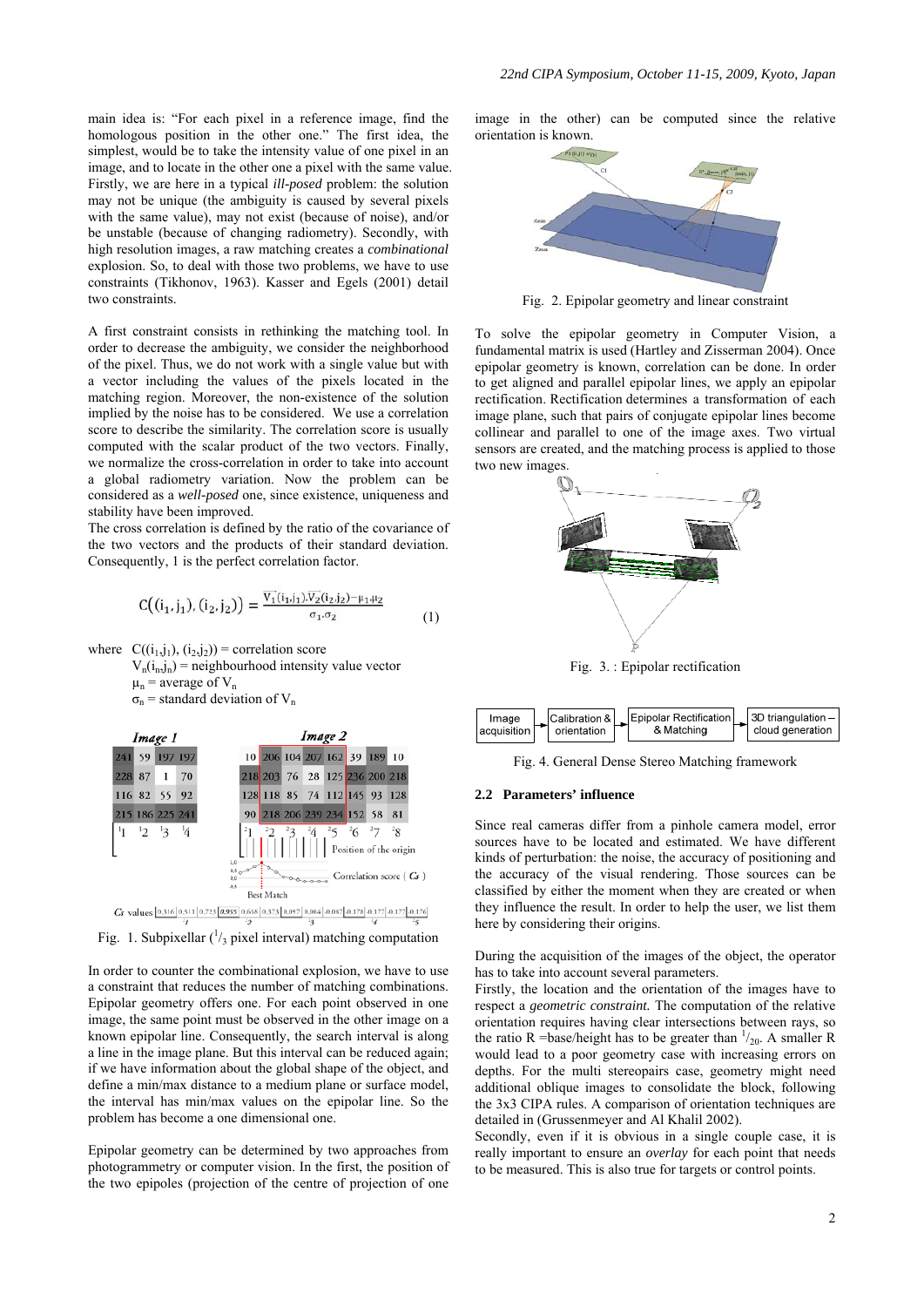Thirdly, the *object and its environment* have to be considered. To ensure a correct matching, we need well textured images. Depending on the kind of material (sandstone, wood...), the size of the projection of the pixel on the object has to be adjusted by varying the distance to object and/or the focal length. If texture is not contrasted enough, the correlation score will not have a strong maximum, and the choice of the homologous interval will not be true. The result will be a noisy point cloud. Lights can also be a source of texture: with a light well positioned, the shadows can be really useful (depending on the shape and the granularity). However, the R ratio has to be correctly chosen in order to minimize the deformation of the projection of the objet on the two images (i.e. object on the two images must look identical) in order to be able to process the matching. Generally, R<0.4 is a valid case (Table 1.). Finally, the radiometry does not need to be too different; a moving light source or contrast enhancing or equalization could make the matching impossible.

| R values $(B/H)$ 1 |  | $\vert 0.9 \vert 0.8 \vert 0.7 \vert 0.6 \vert 0.5 \vert 0.4 \vert 0.3 \vert 0.2 \vert 0.1 \vert 0$ |  |  |  |  |  |
|--------------------|--|-----------------------------------------------------------------------------------------------------|--|--|--|--|--|
| Geometry           |  |                                                                                                     |  |  |  |  |  |
| Recovery           |  |                                                                                                     |  |  |  |  |  |
| Correlation        |  |                                                                                                     |  |  |  |  |  |
| Optimal R          |  |                                                                                                     |  |  |  |  |  |

Table 1. Determination of the optimal R (base/height ratio): darker areas represent favorable value of the parameter; the optimal R for DStM requires the validation of the 3 parameters (Geometry, Recovery and Correlation) at the same time.

During the orientation, epipolar geometry is determined. Thus several parameters have to be defined. Firstly, the number of homologous points has to be sufficient. Moreover redundancy always ensures better quality. The other major parameter is the calibration. Since optics are not ideally made, distortions have to be measured for each one. The quality of the calibration is really important since theoretical epipolar lines become curves through optic distortions (Zhang, 1996). Thus, to ensure a good epipolar rectification, images have to be undistorted.

We notice that all parameters have a final pixel influence since DStM returns a non-scale model. Thus, the size of the object does not matter during DStM process; this is an important point.

#### **2.3 Detailed framework**



Fig. 5. Detailed Dense Stereo Matching framework

### **3. EXPERIMENTS**

#### **3.1 Presentation of the site and the problematic**

The mission of Kilwa<sup>1</sup> brings together specialists in both fields: epigraphy and archaeology. Researches are taking place in a 25km radius zone around the central site.



Fig. 6. Location of Kilwa (Saudi Arabia) Source: http://maps.google.com

In this central area, architects, draftsmen and archaeologists are working together. Two buildings (settling tanks) partly in ruins are under study. Many other cells are more damaged. Traditionally, the survey of those buildings combines topographical measurements and architectural drawings. But those techniques require several days or weeks, for really partial information. Therefore, a multi stereopair project has been realized on one of them (Fig. 13. Photogrammetric block of the external part of the building). The aim is to get a 3D textured model, with enough details for architectural interpretation afterwards. Transport difficulties, high price of renting and requirement of high quality textures did not allowed the use of a Terrestrial Laser Scanner.



Fig. 7. Prospecting and excavating zones Sources: 1. Terrestrial Reflex camera image 2. Kite images from Geofil<sup>©</sup> 3.Quickbird<sup>©</sup> image.

1

<sup>1</sup> French archaeological mission of KILWA (Saudi Arabia), directed by Saba FARES, co-financed by the sub-directorate of Human sciences and archaeology, the French ministry of foreign affairs, the Saudi Commission for Tourism and Antiquities and Nancy-2 university (France)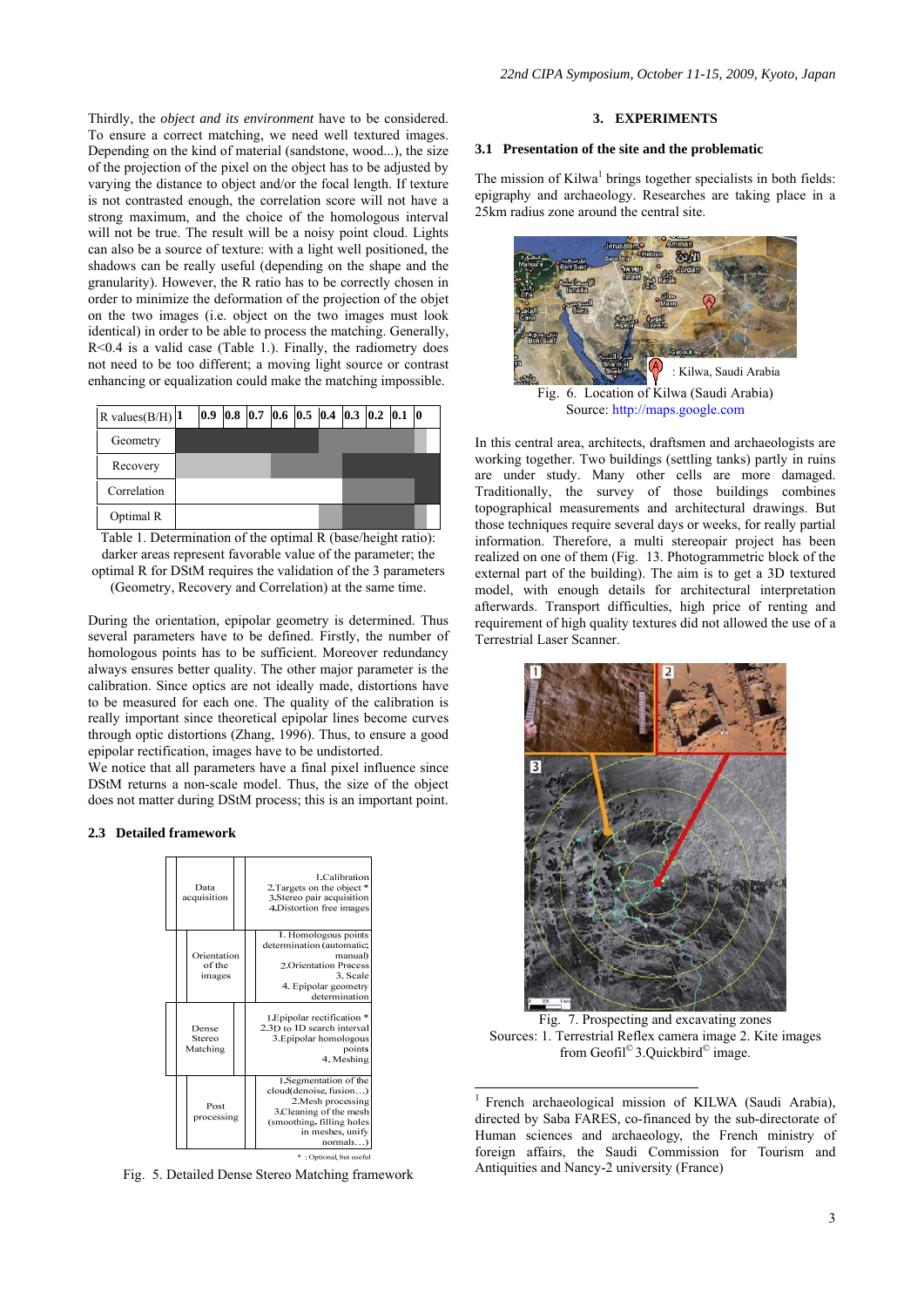Beside this, epigraphists are prospecting in a large zone to discover, register and analyse carvings of several periods. A GIS is collecting information (period, type, GPS location...) and images. Many of the carvings can only be understood and analyzed by coupling them. This analysis work is mainly done at the office after the field work, since the month on site is used to collect data (Meyer *et al*. 2006). Generally, the carvings are made on a quasi planar stone, and a single couple model offers great information for analysis. The main advantage is that only two images are necessary; thus the survey time is really small, and the creation of a 3D model does not exceed 15 minutes for processing the couple. DStM has been tested on a ten of carvings with a single stereopair for each one.

For the processing, we use PhotoModeler Scanner<sup>©</sup> (EOS Systems<sup>©</sup>) with a Canon EOS 5D reflex camera. Used focal lengths for the project are 28, 50 and 85mm.

### **3.2 Single stereopair applications**

First of all, before the acquisition of the images on the site, we need to calibrate the camera (body and optics). The knowledge of the intrinsic parameters of the camera (sensor size and resolution, principal point coordinates, focal length, optical distortions) is directly linked with the accuracy of the final results. In PhotoModeler Scanner© (PMS©), the distortion model is based on a two polynomial model respectively for radial and tangential distortions.



Fig. 8. Example of stereopair of an arabic inscription

Following the theoretical survey detailed in the first part of this paper (Table 1.), it is important to ensure correct values of the parameters during the acquisition of the stereopair: R ratio (base over height), recovery of the targets in both images and lighting. It is also recommended to take a triplet of images, in order to prevent errors during the acquisition.



Fig. 9. Undistorted and epipolarly rectified image

Then, the first step of the computation is the orientation of the couple. The best couple for DStM computation is chosen from the position and orientation of the cameras. In this step, epipolar geometry is (implicitly) calculated. Thereafter, we will prepare the data set for matching. Firstly, we create two new images, free of distortions, by applying the inverse distortion equations. Once we have created those new "idealized" images, and corresponding camera, epipolar lines are straight, but not parallel. Consequently, the epipolar rectification is the next step. In PMS©, this epipolar rectification is made during the DStM computation, after the setting of the sampling rate. Two bitmap images are created in the project folder. Then, after adjusting parameters (depth range above and below global model, sub

pixel factor, matching region radius, texture type), matching is processed. Both images are used as a reference in order to minimize wrong matching and two disparity maps are computed as bitmap files in the project folder too. Then, 3D points are triangulated and the point cloud is created.

The length of the process, from data acquisition to export, a single stereopair does not generally require more than one hour of computation on recent workstations or laptops; and it only takes 15 minutes for the operator to create the model.



Fig. 10. Final 3D textured model of the inscription

Thereafter, the point cloud can be denoised, segmented, meshed and textured. 3D data can be exported in many standard 3D formats. In this project, we used both OBJ and VRML. OBJ data has been converted into a 3D PDF that allows faster and easier measuring and navigation than VRML explorers (as Cortona© for example)



of a wall

### **3.3 Multi stereopair application**

For the buildings, a single point of view does not ensure a total coverage of the object. Thus, we have to multiply the stereopairs in order to model the whole building (Fig. 14). But to compute a bundle adjustment for the block, we need additional images. We followed the 3x3 CIPA rules (http://cipa.icomos.org). Many targets were placed all around the building, and finally, 50 images were used in the project. To scale the block, 20 control points measured by total station have been used.



Fig. 12. View of one of the two settling tanks

After the block orientation, the best stereopairs were chosen to apply DStM separately for each of them. Parameters were set up differently for each couple depending on the size, the illumination and other criteria. After denoising the whole model, we merged all the point clouds via the Merge function of PMS<sup>©</sup>.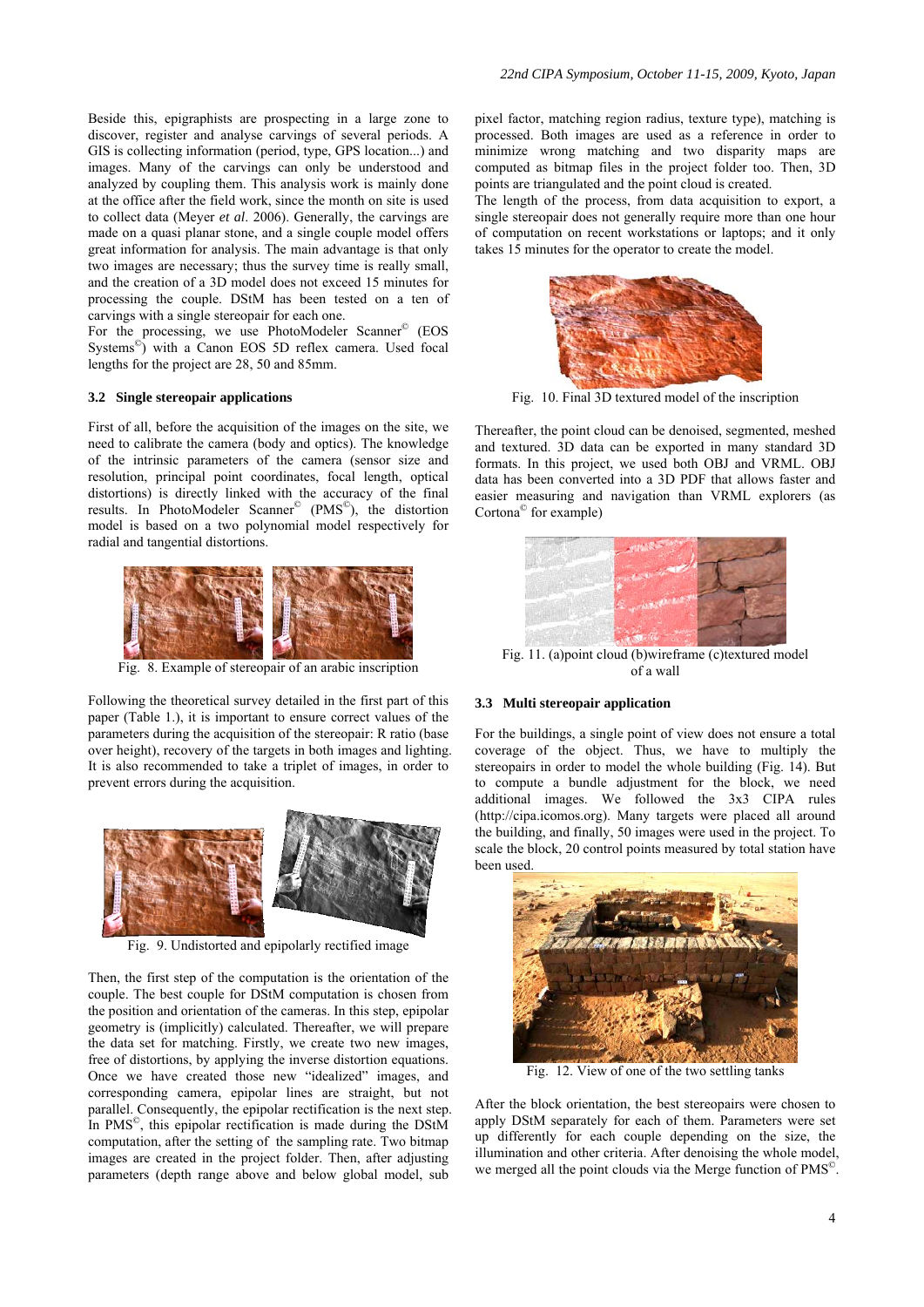Thereafter, we processed the merged point cloud classically: meshing, filling holes in meshes and smoothing in PMS©.



Fig. 13. Photogrammetric block of the external part of the building



Fig. 14. Detail of the southern wall of the building

It is an important fact, because in most 3D works, several software have to be used for the different part of the process, increasing cost, but also quickly increasing complexity of the workflow.



Fig. 15. 3D model of the building

The model has been converted in a 3D PDF file, and then merged with a Digital Elevation Model of the site. Because of the function of the buildings (settling tanks), we wanted to model the hydrometric network, at the site scale, and more precisely at the building scale. Since water resources remain the main problematic in desert areas, this works gives a lot of information about the organization of the monastery and its environment.

For smaller projects, we also used 3 stereopairs to model carvings spread on the ground, before taking them for longer analysis.



Fig. 16. 3D textured model of engraved stones scattered on the ground.

## **4. INTERESTS AND LIMITATIONS**

To look at the situation in an objective way, we can consider two types of reflection. First, the answer to the initial needs (geometry, rendering) needs to be studied. Then, DStM should be compared to other techniques as Terrestrial Laser Scanning or traditional surveying in order to weigh the pros and cons of each one. It is then possible to define the best suited cases for each one of those techniques.

# **4.1 Criteria for compliance with initial requirements**

The first obligation to validate DStM is the accuracy of the geometric model. We have to distinguish the several steps of the process in order to understand the combination of errors. Another distinction needs be done between localization and noise. Firstly, during the orientation, standard errors must be subpixellar in order to ensure good epipolar determination and orientation. To reach this precision, the use of coded targets is strongly recommended, increasing both precision and processing time. About the scaling, we can use control points (for multi stereopairs project, geolocalization) or just distances between targets (for single stereopair, no geolocalization is required). Finally, for the DStM, the noise is the main problem. Lots of parameters can lead to a noisy model: a global model that is not representative, leading to a wrong search interval along epipolar line, a bad radius for a matching region, a wrong epipolar determination due to an inaccurate calibration, a lack of texture, smooth images. If those aspects are fixed, the model can become a lot more precise. A denoise filter enables even better results. For non-noisy parts, the standard deviation of the position of the homologous point on the image does not exceed a couple of pixel. In this project, expected errors decrease as the size of interest zone reduces.

|  |  |  | Non differential GPS: 10 m                             |                                                       | Prospection area: 25km radius |  |  |  |  |
|--|--|--|--------------------------------------------------------|-------------------------------------------------------|-------------------------------|--|--|--|--|
|  |  |  | Differential GPS: 0,2m                                 |                                                       | Large site area: 1km radius   |  |  |  |  |
|  |  |  | Topographical survey, DEM : 7cm Site area: 500m radius |                                                       |                               |  |  |  |  |
|  |  |  |                                                        | Global Photomodel: 5 pixels #3cm Building: 10m radius |                               |  |  |  |  |
|  |  |  |                                                        | Stereo couple : 1pixel # 2-3mm                        | Wall: 3m radius               |  |  |  |  |

Fig. 17. Maximum expected errors and *approximate area* for each data type

For the analysis of carvings, a really good texture is necessary, and simple images only offer incomplete information. The input of the third dimension is an extraordinary add-on for visualization and simulation. With two strips of targets disposed around the epigraphs, it is almost instantaneous to get a stereo couple. Generally, the process does not exceed half an hour. Then, a 3D model (usually a 3D PDF) can be added to the database and linked to the GIS easily. For epigraphs, that generally does not exceed one meter, we can easily get a resolution of one millimeter with a single stereopair. The great advantage remains the high quality texture that allows degrading the model, without losing too much information on analysis and understanding.

#### **4.2 Comparison to other techniques**

Traditional sketches are still a common way to proceed in archaeology. Indeed, materially low cost, this technique allows extracting the information needed. However the use of this technique is really limited to architects. Realistic 3D models offer a lot of possibility for several purposes: simulation, historic rendering. With DStM, we really lose less information on materials, depth, and relief.